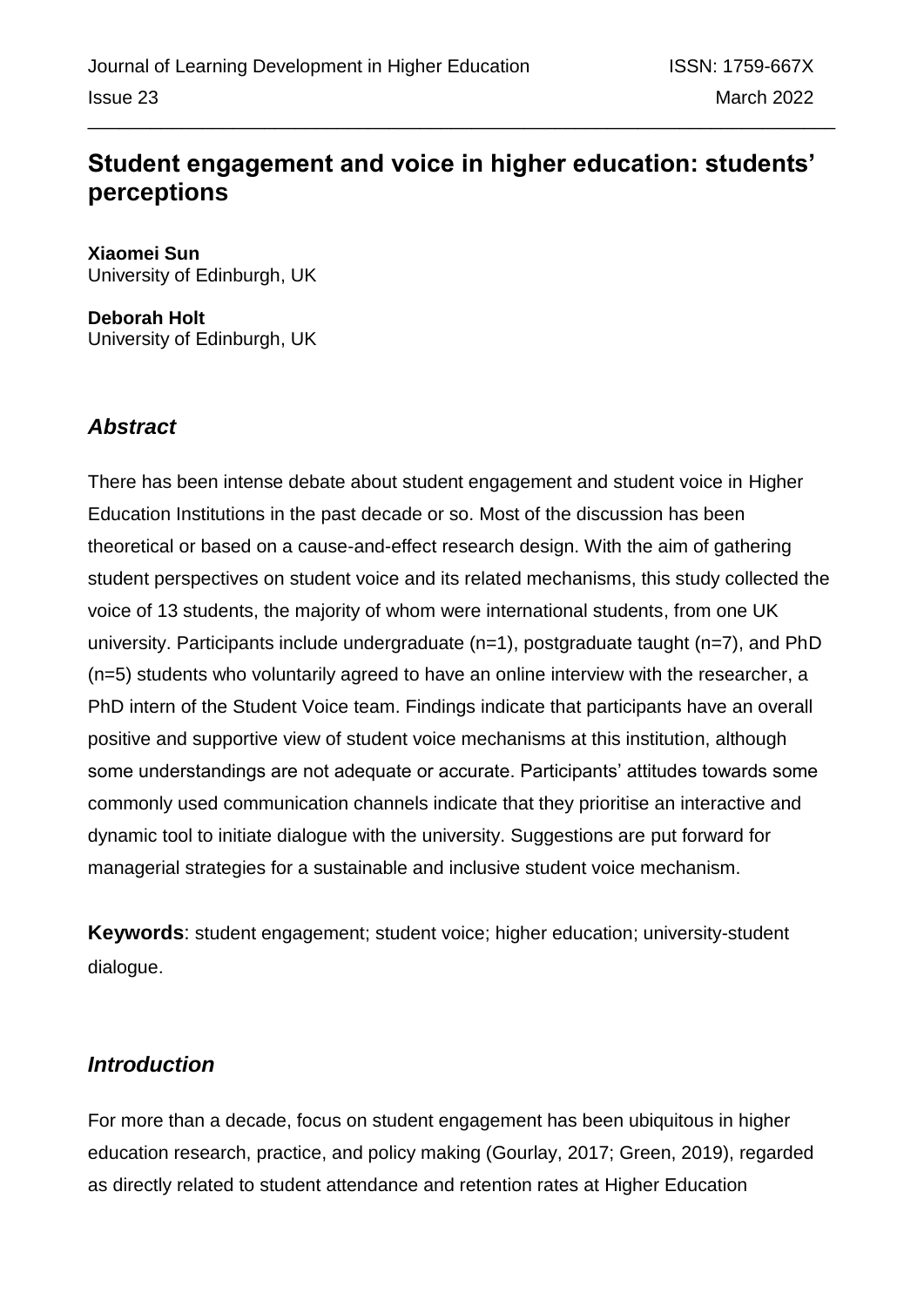Institutions (Macfarlane and Tomlinson, 2017). This marketised perspective of student engagement led to the contentious analogy between student and customer (Cuthbert, 2010). Related to this customer rhetoric, neoliberal discourse of student engagement (Zepke, 2015) has been critiqued by some scholars as too narrow and limiting a perspective. In response, broader interpretations of the term arose from more eclectic ideologies, for example, the social and psychological view (Lawson and Lawson, 2013) and the holistic view which highlight, but are not restricted to, student motivation and expectations (Kahu, 2013). Frequently intertwined with student engagement, student voice is another buzzword related to student agency, autonomy, and the university-student partnership (Toshalis and Nakkula, 2012; Zepke, 2018). To enable student voice to be heard, four elements are required: space, voice, audience, and influence (Lundy, 2007). In this process, distribution of information is of central importance, covering aspects such as timeliness and means of communication (Bols, 2012; Isaeva et al., 2020). In other words, dialogic rather than one-way communication, with the student being spoken *with* rather than for, could be regarded as the key element of student voice initiatives (Fielding, 2004b; Hall, 2017; Pearce and Wood, 2019). This paper focuses on students' perspectives on student voice and the relevant mechanisms of an Education School in the UK. Based on the perceptions, we established the argument that to accommodate diversity in students' preferences and expectations, Higher Education Institutions need to provide multiple, interactive, and dialogic channels to ensure the student voice is heard and responded to.

### *Literature review*

Relevant literature concerning student engagement and student voice highlights the importance of an agentic and dialogic approach to engagement, which necessitates a dynamic two-way communication between students and the institution. Lundy's (2007) four elements of student voice – space, voice, audience, and influence – serve as the theoretical framework for the current research design.

### **Student engagement**

Student engagement is a 'nebulous and contentious' term which is open to multiple interpretations (Macfarlane and Tomlinson, 2017, p.7). A narrow interpretation of the term is that student involvement in academic activities and their learning outcomes is indicative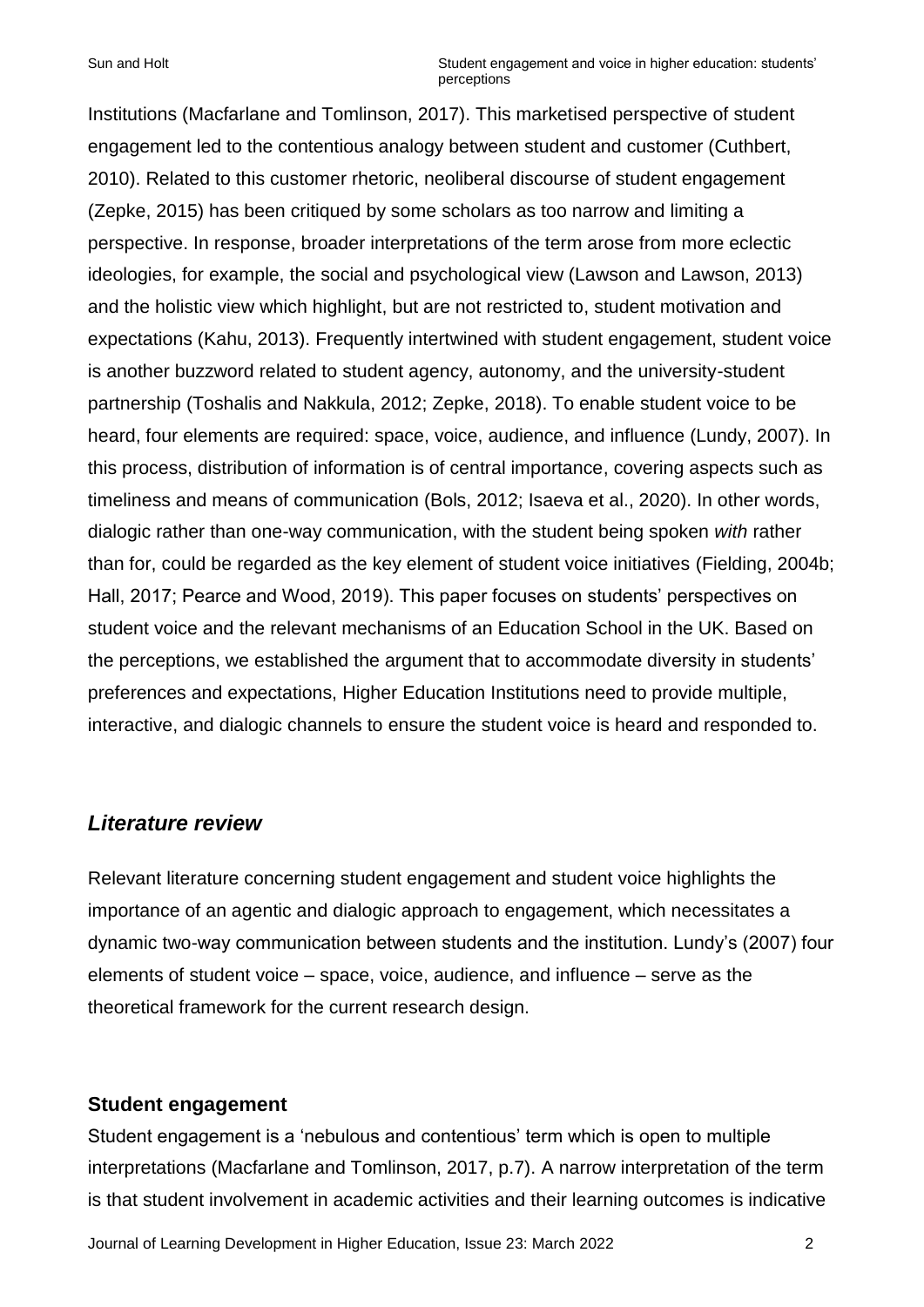of an education institution's teaching quality. This further impacts student enrolment and retention rates at the institution (Krause and Coates, 2008; Xerri, Radford and Shacklock, 2018). A broader understanding, as the widely cited definition states, is that student engagement is 'the time and effort students devote to activities that are empirically linked to desired outcomes of college and what institutions do to induce students to participate in these activities' (Kuh, 2009, p.683). This definition emphasises both students' and the institution's contribution to the co-construction of student experience, development, and success (Wolf-Wendel, Ward and Kinzie, 2009; Trowler, 2010). However, the prevalent use of the term, especially for the purpose of institutional reputation building and marketisation, leaves student engagement critiqued as reflective or representative of neoliberal discourse, espousing performativity and accountability in the name of assuring education quality (Zepke, 2015; 2018). In a more inclusive and comprehensive manner, Kahu (2013) summarised different interpretations of student engagement under four categories: the behavioural, psychological, socio-cultural, and holistic perspectives. These four perspectives encompass the macro level (socio-political and cultural contexts), the meso level (institutional policy making and practice), and the micro level (students' psychological and behavioural dimensions). The holistic perspective corroborates Zepke's (2018) advocacy of a 'life-wide and lifelong understanding' of student engagement, which approaches the concept from the students' standpoint with a wider vision (p.435). More specifically, students' active and consistent engagement could enhance their learning motivation, sense of belonging, and confidence in the university-student partnership (Isaeva et al., 2020). Furthermore, student engagement is closely related to students' selfefficacy, emotions, belonging and well-being, all of which influence student development holistically and individually (Kahu and Nelson, 2018).

### **Student voice**

Journal of Learning Development in Higher Education, Issue 23: March 2022 3 The two concepts, student engagement and student voice, are inextricably intertwined, as demonstrated by Elassy's (2013) interpretation of student engagement: 'the roles that students should take and the power that they have to obtain to feel that their voice is heard' (p.165). Compared with student engagement, student voice places more emphasis on student agency, highlighting the active roles they could play in governance and policyrelated decision making (Zepke, 2018), as well as active citizenship building (Toshalis and Nakkula, 2012). Nevertheless, the 'managerialist rhetoric' places student feedback within an existing system which hears what is meaningful to the way the 'machine' currently runs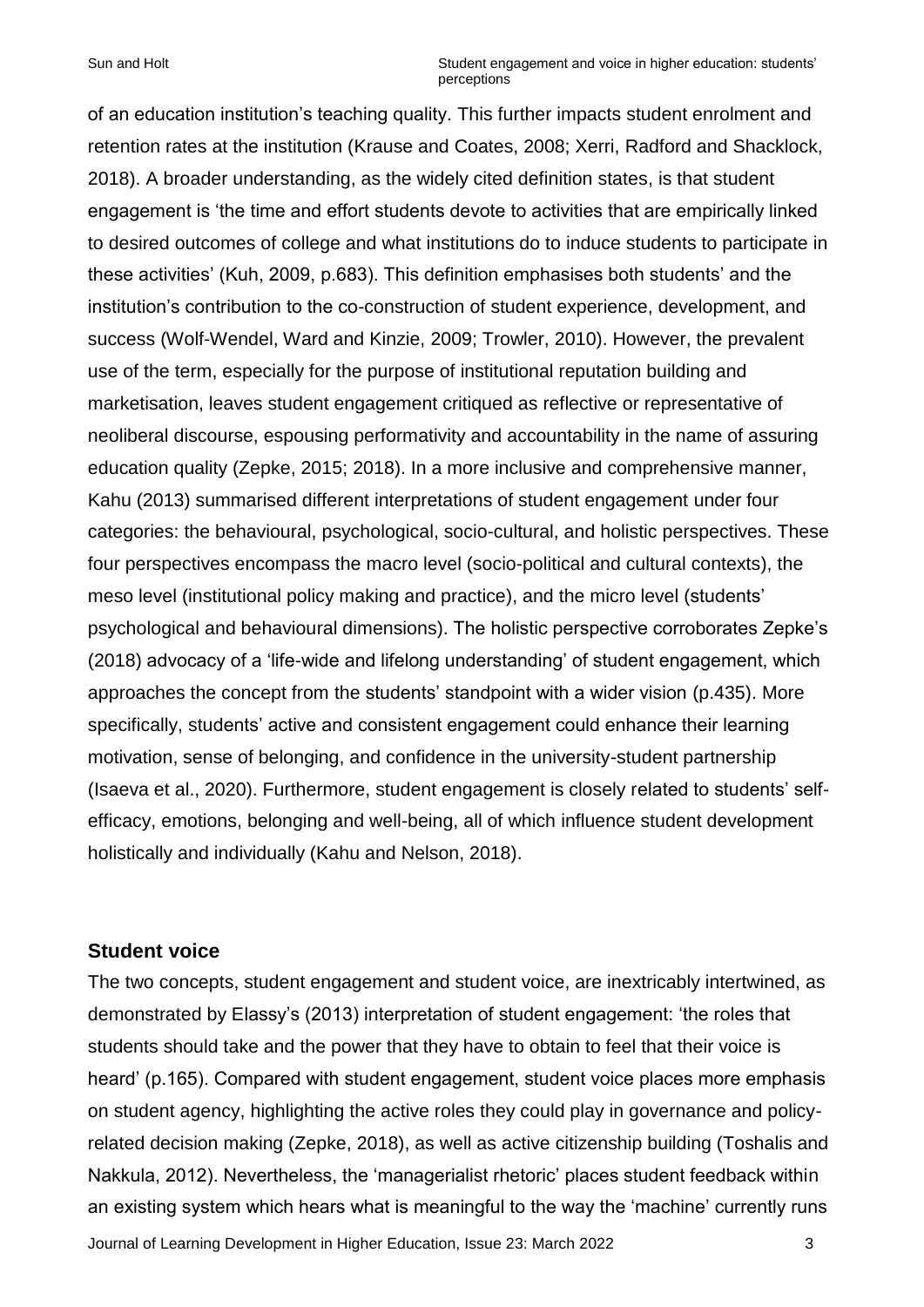but without the opportunity for transformational change (Young and Jerome, 2020). Such rhetoric constrains students from making a full and active commitment and renders them more likely to conform to, and accommodate, the dominant discourse (Bragg, 2007; Wisby, 2011). Essentially and conceptually, student voice as an 'agentic approach to engagement' should go beyond managerial purposes and instrumental objectives (e.g., passing courses and gaining employment) (Zepke, 2018, p.442). One way to involve students as people rather than 'bearers of results and measurable outcomes' is by promoting student-initiated dialogue with the institution (Fielding, 2004a, p.210).

As previously mentioned, Lundy's (2007) four elements of student voice are:

- Space: students have the opportunity to express their views.
- Voice: students are facilitated to express their views.
- Audience: students' opinions are listened to.
- Influence: students' views are responded to and acted on.

This means, to enable student voice to be heard and function, the following questions need to be answered: where could students express their voice? What assistance is available? Who is the listener? How could student voice effect change?

### **Student-university dialogue**

To make student voice a bi-directional dialogue rather than a one-way system, studentinitiated talk is essential (Hall, 2017). In other words, student voice initiatives should be dialogic (Pearce and Wood, 2019). In the realm of higher education, the student-university dialogue engages students as 'discussants rather than recipients' (Fielding, 2004a, p.201), making space for what students think is important, rather than merely according to an institution's agenda (Okupe and Medland, 2019). Meanwhile, the notion of 'speaking *with*  rather than for' underlines the importance of having students as co-researchers who share reciprocal responsibilities with the university to construct a democratic and transformative environment (Fielding, 2004b, emphasis in original). The alacrity with which the institution provides a response to student feedback impacts the trust the students place in the feedback system (Li and De Luca, 2014). However, maintaining a student-staff dialogue is not as simple as engaging and listening to students. There needs to be engagement from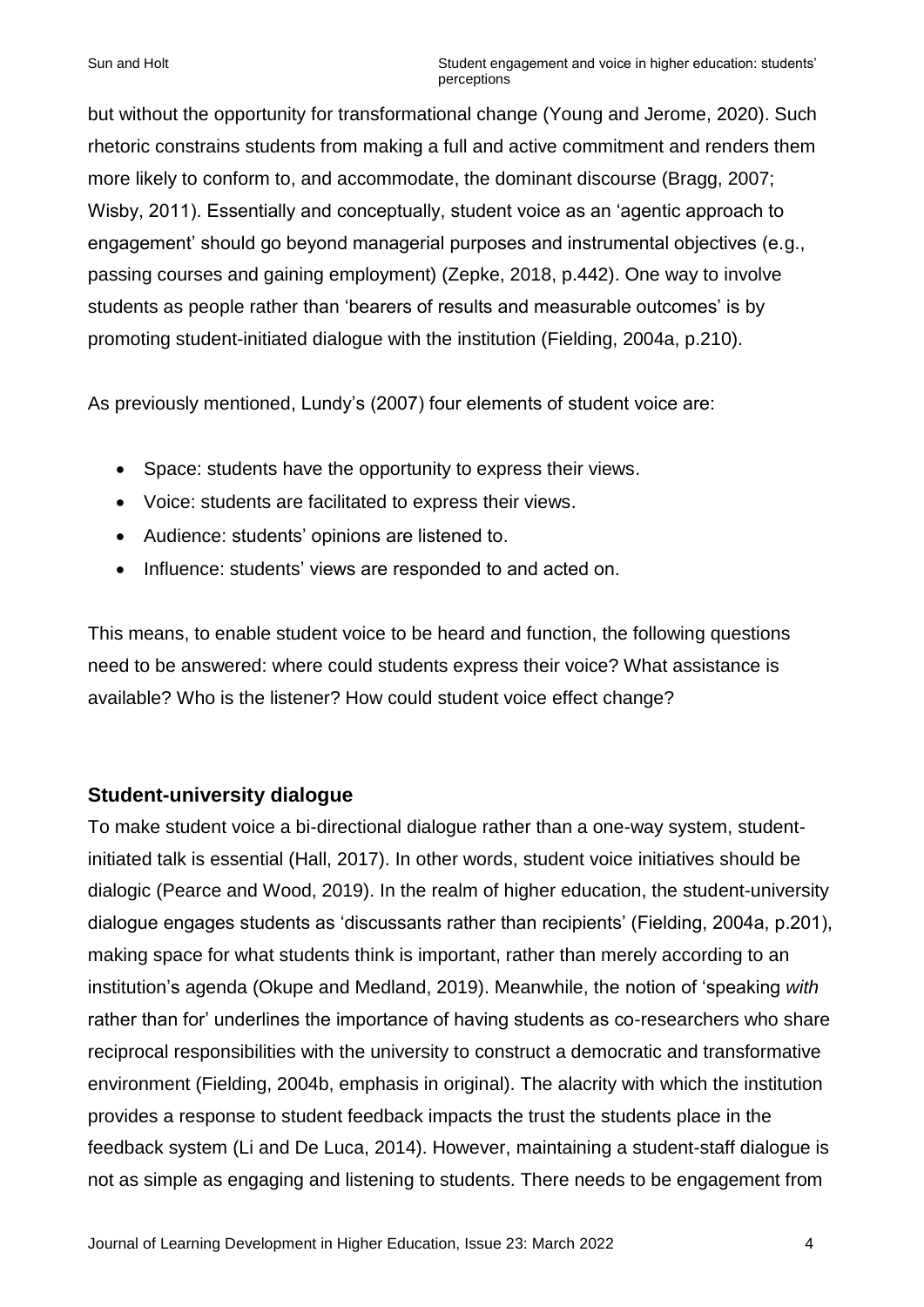staff who need to understand the purpose and uses of student voice. For this, staff concerns about performativity and accountability may need to be addressed.

Student Voice in the form of National Surveys is powerful as it allows comparison between universities and ratings in league tables (Shah, Cheng and Fitzgerald, 2017). Due to marketisation, students have the power. Their voice can bring in consumers or drive them away. Staff can feel that they are always subject to observation and scrutiny, to the extent, as Okupe and Medland (2019) claim, that lecturers can perform for students, giving them what they want to get a good 'score' rather than doing what is pedagogically most appropriate for the learning outcomes.

Recent studies concerning student engagement and student voice have mostly been based on a 'simplistic cause and effect research design' (Macfarlane and Tomlinson, 2017, p.9), or a qualitative design which seeks patterns from the data, which may lead to a situation in which the minority voice is ignored or subject to the 'big picture' (Canning, 2017). A recent qualitative interview study addressed the topic of building universitystudent partnership through initiating interactive dialogues (Isaeva et al., 2020). This study collected data from 27 students at an Estonian university about their views on the university-student dialogue. Findings indicate that students demonstrate an overall positive attitude towards this type of dialogue while many issues remain to be clarified and reexamined to fully engage students in this mechanism. Although this study foregrounds students' perspectives, it is still quality-assurance-oriented, basically serving the purpose of improving the quality and competitiveness of the institution, rather than asking 'if the students could define it, what might student voice look like, and why?' (Hall, 2017, p.181). One aim of the current study is to answer this question, along with other questions concerning students' attitudes and expectations of student voice mechanisms.

### *Methodology*

### **Research questions**

In order to interpret and approach the concept of student voice from students' perspectives, this study explores 13 university students' thoughts and perceptions, including one undergraduate (UG) student, seven postgraduate taught (PGT) students, and five PhD students. The interview questions centred on student voice and the existing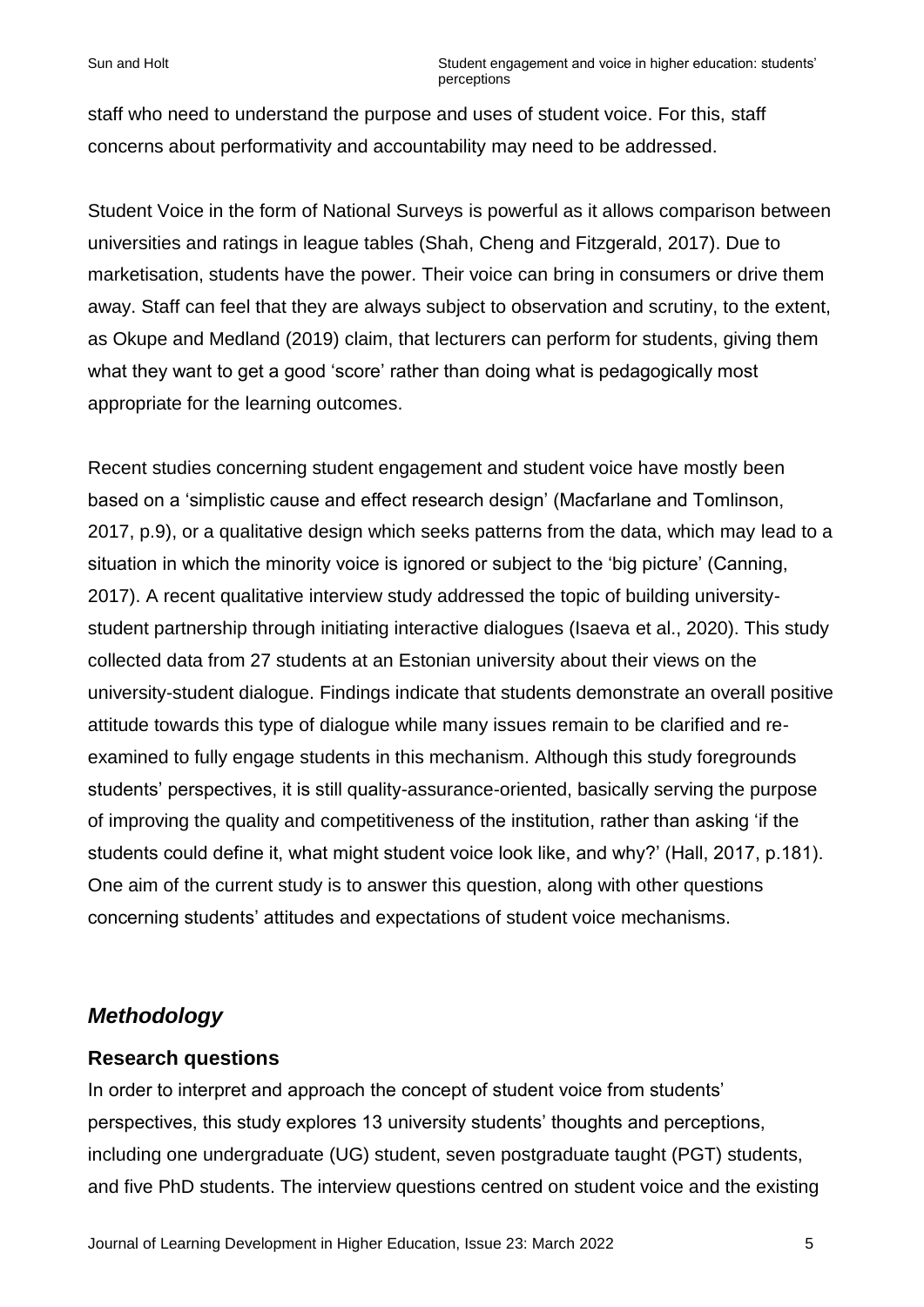or desirable channels to make student voice heard and responded to. The definition of student voice was deliberately left open so as not to exclude any concepts of student voice which participants might have. Specifically, this study aims to answer the following questions:

1. How do students in this UK university perceive student voice?

2. What are university students' attitudes towards the existing student voice mechanisms?

3. What suggestions do students have regarding making student voice better heard and responded to?

### **Research context**

This study was carried out in a Russell Group university in which listening and responding to the student voice plays an important part in university policy. As part of the scheme of the university's Strategy 2030 and consistent with QAA expectations, this policy reinforces the university's commitment to working in partnership with students to ensure 'students are central to governance and decision making', 'quality assurance and enhancement', and that students have opportunities to 'become active participants in their learning' and in the 'collaboration between students and staff' (Student Voice Policy). In this university-wide policy, dialogue about teaching, learning, and wider student experience is highlighted and regarded as integral to the quality assurance of the institution. Mechanisms available to facilitate this dialogue include:

- Course feedback: all courses offer at least two opportunities for students to provide feedback.
- Student–Staff Liaison Committee: programme representatives work in partnership with staff to improve the quality of the student experience.
- Student panel: participation enables students to provide feedback on specific issues and to shape service design and delivery.
- 'Have Your Say' mailbox: students may post comments about specific issues and summaries of comments are published on the university website. In addition, live student voice sessions are held by the School throughout the year to enable students to express their voice and receive an immediate response.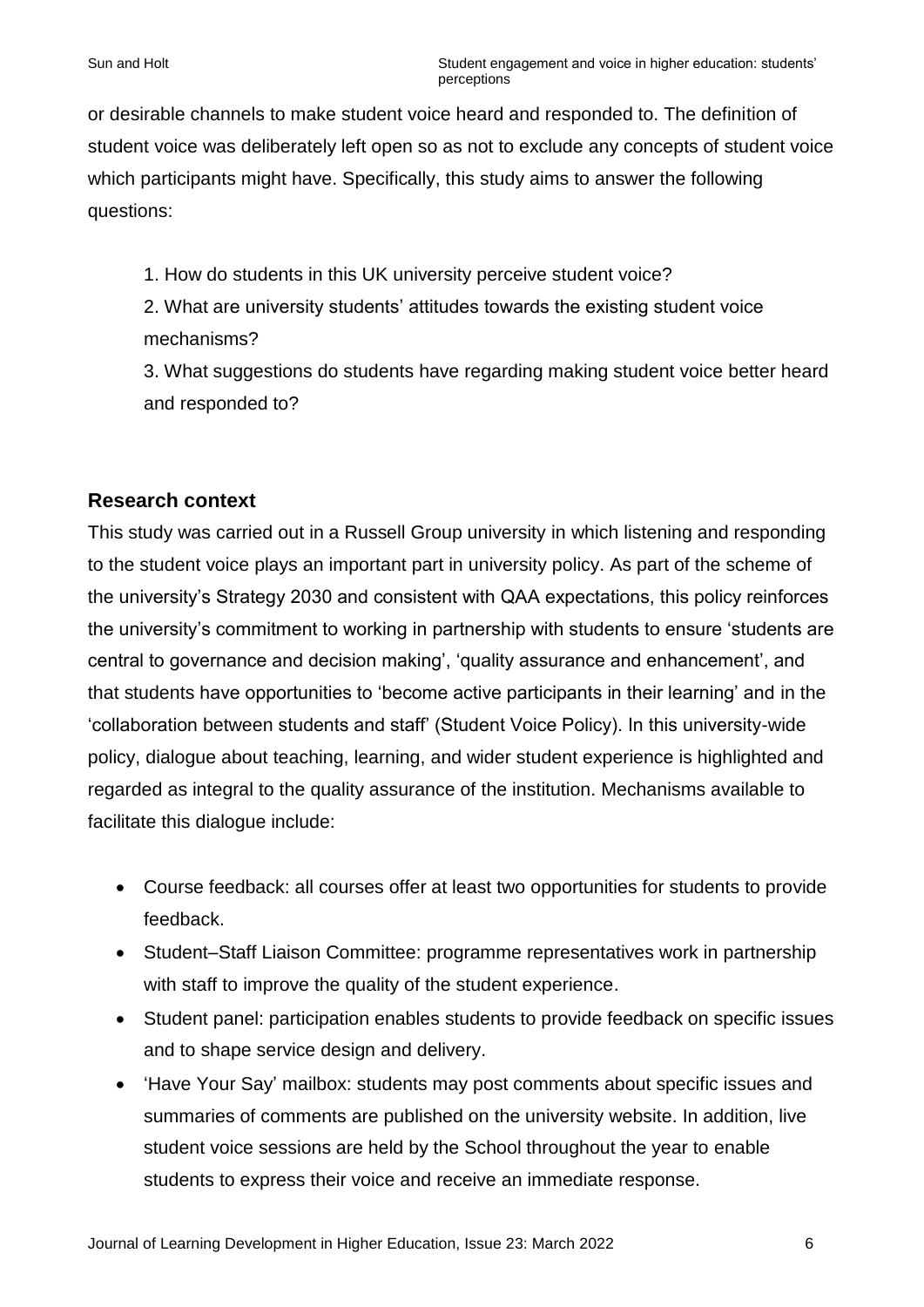This study's researcher is a PhD student and an intern in the Student Voice team in the university's Education School. Three months' working experience as a PhD student engenders insider and outsider perspectives, which may contribute to the richness of data interpretation. The Student Voice project and intern supervisor is co-author of this paper as part of a student–staff collaboration to shape co-construction of Student Voice mechanisms within the institution.

### **Participants**

Random sampling was adopted for participant recruitment in order to hear some 'serendipitous or ephemeral' voices which are no less valuable than those collected by academic and managerial departments (Canning, 2017). An invitation email for recruiting participants to an online interview (one-to-one or in group) was sent to 2993 Education School students through various channels. In total, 14 students replied to the invitation email, one expressing appreciation for the School's initiative to hear students' voices. The other 13 voluntary participants (see details in Table 1) expressed their willingness to have the interview, including one UG student, seven PGT students, and five PhD students. This low response rate indirectly reflected students' attitudes towards or lack of interest in student voice mechanisms at UG level. The majority of the respondents (85%) were international students and this figure is close to the percentage of international students in the PGT and PhD programmes – 70%. Considering the disproportionate sampling (provided it is random and there is no incentive for participant recruitment), the findings are not necessarily representative of the student body of the institution.

| Coded          | Interview form | Gender | Program    | Language used in |
|----------------|----------------|--------|------------|------------------|
| name           |                |        | level      | the interview    |
| P <sub>1</sub> | One-to-one     | Male   | UG         | Chinese          |
| P <sub>2</sub> | Email          | Female | <b>PGT</b> | English          |
| P <sub>3</sub> | One-to-one     | Female | <b>PhD</b> | English          |
| P <sub>4</sub> | One-to-one     | Female | <b>PGT</b> | Chinese          |
| P <sub>5</sub> | One-to-one     | Female | <b>PhD</b> | Chinese          |
| P <sub>6</sub> | One-to-one     | Female | PhD        | Chinese          |

| Table 1. Background information about participants. |  |  |  |  |  |
|-----------------------------------------------------|--|--|--|--|--|
|-----------------------------------------------------|--|--|--|--|--|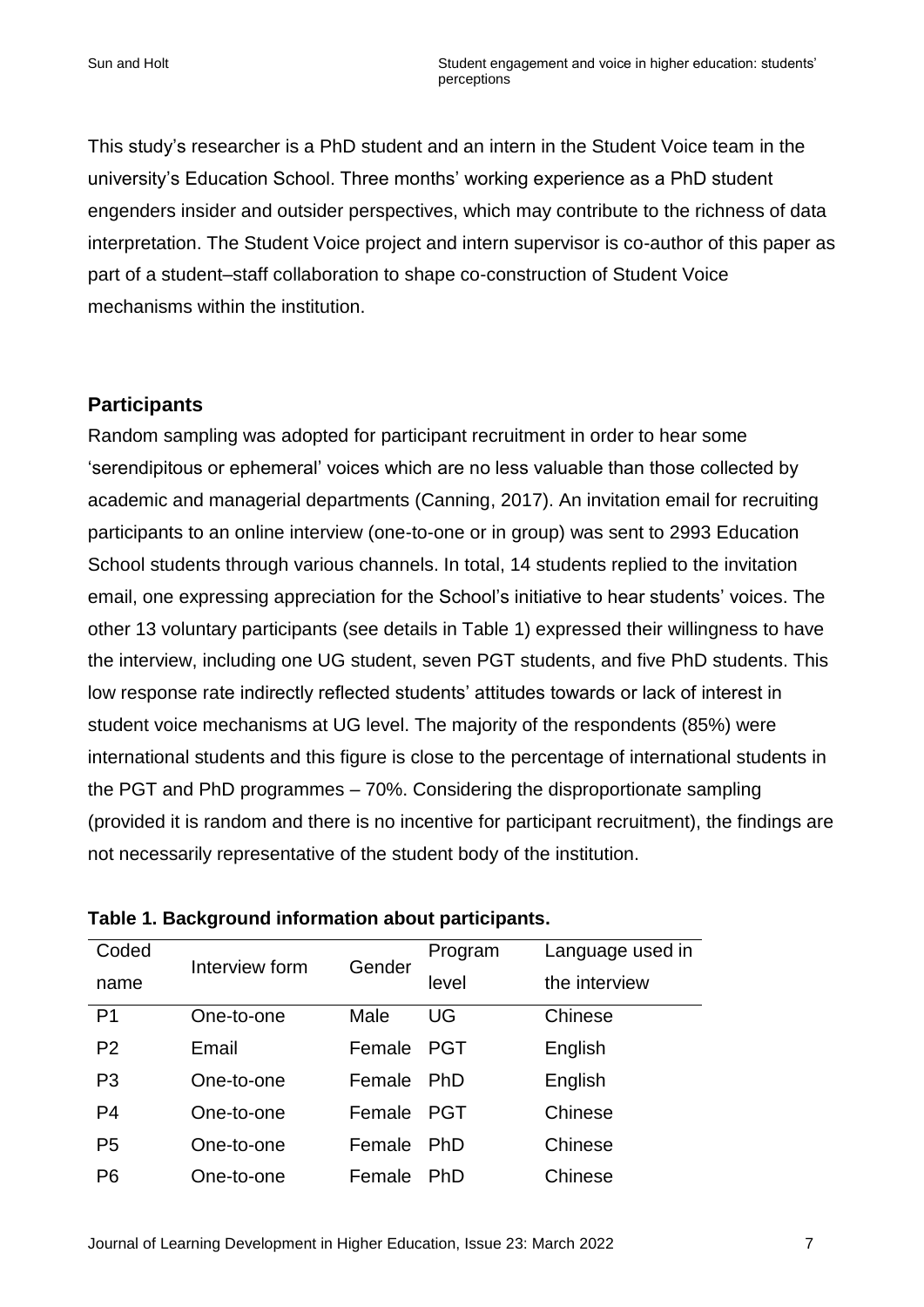Sun and Holt Student engagement and voice in higher education: students' perceptions

| P7              | Focus group | Female | <b>PGT</b> | Chinese |
|-----------------|-------------|--------|------------|---------|
| P <sub>8</sub>  | Focus group | Female | <b>PGT</b> | English |
| P9              | One-to-one  | Female | <b>PGT</b> | English |
| P <sub>10</sub> | One-to-one  | Female | <b>PhD</b> | Chinese |
| P <sub>11</sub> | One-to-one  | Female | <b>PGT</b> | Chinese |
| P <sub>12</sub> | One-to-one  | Female | <b>PGT</b> | English |
| P <sub>13</sub> | One-to-one  | Female | <b>PhD</b> | English |

#### **Data collection and analysis**

We wished to come to a shared understanding of student voice with participants and in order to achieve this it was necessary to minimise preconceptions and keep the data collection process open (Malseed, 2004). Rigidly structured data gathering tools can influence participant responses, causing the researcher to miss data that participants consider important (Jones, 2004; Holt, 2019). This research sought detail so that it might have greater impact (Barbour, 2006), and consequently used semi-structured interviews to collect data (Holt, 2019; Malseed, 2004).

In order to create a relaxing and comfortable environment for participants, 'online chat' was used in the invitation email as the form of communication. In effect, the online communication took three forms based on participants' preferences: individual (ten participants), group (two participants), and email survey (one participant who chose this option to preserve anonymity). In the interviews, students were firstly asked to raise any questions before the interview began. Since the researcher's first language is Chinese and Chinese participants accounted for 85% of the total, the interviews were conducted in English with six participants and in Chinese with seven participants, according to participants' preferences. Each interview lasted appropriately 30 minutes; the length of time needed to gain participants' essential understanding but not burdensome considering the intense academic pressure on them. With the permission of each participant, all the interviews were audio recorded. When the data were transcribed, the participants were coded to provide anonymity.

Journal of Learning Development in Higher Education, Issue 23: March 2022 8 Data analysis followed the six steps of thematic analysis (Braun and Clarke, 2006). We familiarised ourselves with the data by transcribing the interviews manually. Then transcripts were closely read to find initial codes of interest and relevance to research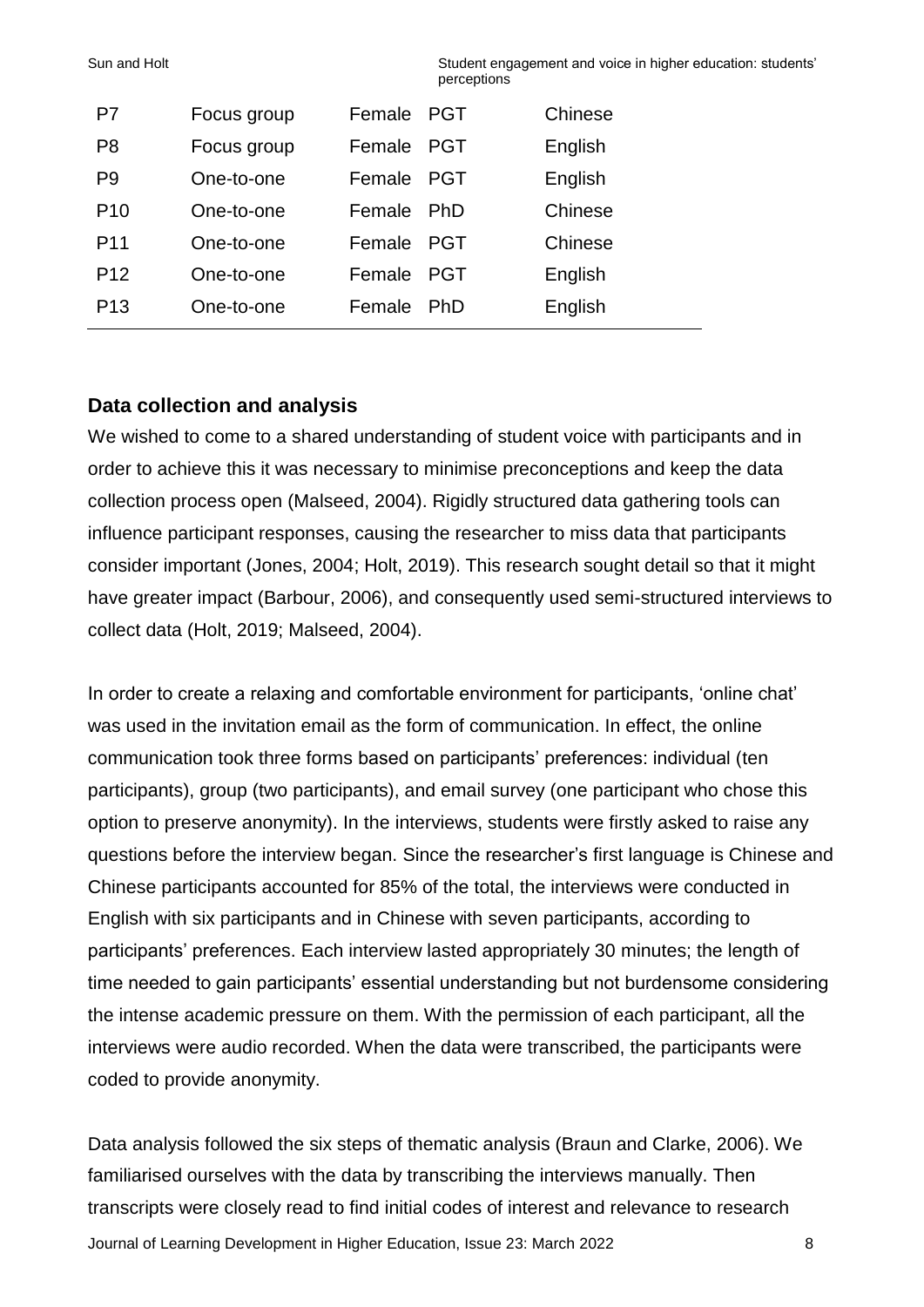questions. Through building connections among initial codes, emergent themes were identified. Subsequently, themes were reviewed and the following final themes were identified: students' perceptions of Student Voice, students' attitudes towards some common channels of communication, and students' suggestions for making voice better heard and responded to. These are used as subheadings in the Findings section.

# *Findings*

#### **Students' perceptions of Student Voice**

Participants demonstrated an overall positive attitude towards the concept and mechanism of Student Voice (SV) as part of a Higher Education Institution's drive to improve student experience, engagement, and satisfaction. Participants interpreted SV as a system for making demands and suggestions, expressing thoughts and getting feedback, and making appeals and complaints. Participants perceived the purpose to be 'to have the full picture from students themselves of what they want' (P10), 'in a more purposeful and organised manner' (P2). Notwithstanding the positive perceptions, there emerged some narrow understandings or even misunderstanding of SV as a university-wide policy which encompasses various student feedback mechanisms (e.g., course enhancement questionnaires and student representation system). One participant mistook SV for an organisation similar to a Student Union and expressed his intention of 'running for it if there's any opportunity' (P1). Another participant narrowly interpreted SV as a channel for collecting 'student feedback on curriculum and course design' (P7). Overall, participants demonstrated their support for this overarching mechanism which was perceived to make their 'thoughts valued' (P4). One PhD student specifically stated that by participating in some surveys, she hoped to 'let them continue on that path of really checking in with students' (P10).

When asked what channels for making their voice heard participants were aware of, replies varied considerably across programmes. For postgraduate taught (PGT) students, the main channel was their personal tutor (PT), followed by a course organiser. Some workshop tutors were also seen as friendly and supportive in terms of offering help with study and life problems. For PhD students, supervisors were their first resort for assistance or guidance. The Student Union or student representatives were seen as other channels via which to raise concerns. For undergraduate (UG) students, the programme director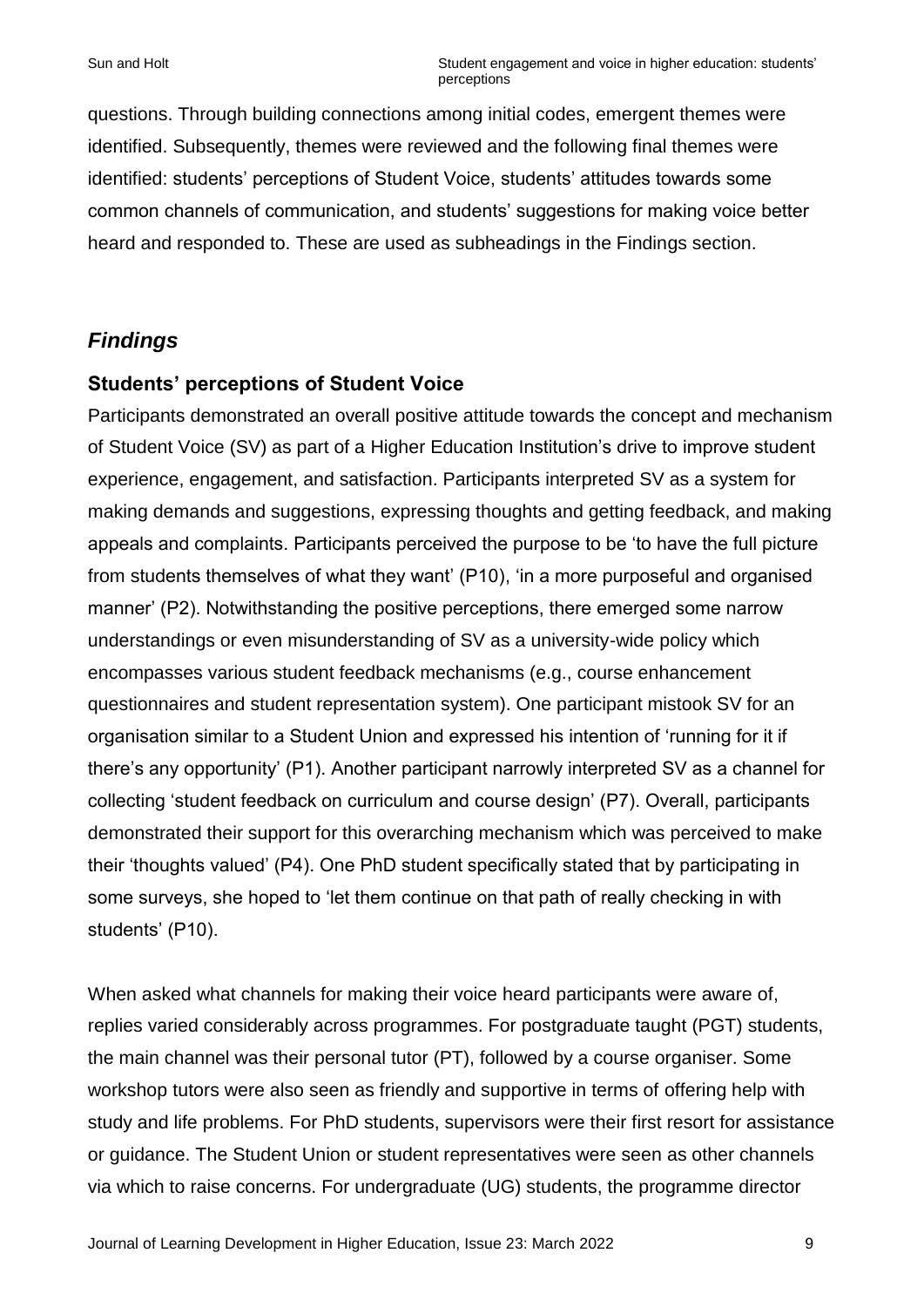plays an important role in solving various problems or directing problems to a specific division of SV mechanism. In addition, some wellbeing services were mentioned by participants across programmes (e.g., Chaplaincy and Advice Place) as helpful and effective.

Regarding factors that constrain participants from making their voice heard, the most common answer given was study-related issues, among which a prominent concern was the fear of being marked down if they reported something negative about workshop tutors who were usually the marker of the course assignment. One participant recalled an unpleasant experience she encountered:

I disliked one workshop tutor because she could give us little guidance . . . actually, the whole class disliked this tutor. We even had some conflicts with her in class . . . we thought of reporting it to the course organiser . . . but I had the fear that if my name was revealed, the tutor might mark me down . . . so we decided to bear it rather than report it. (P6)

The details of their responses suggest that participants held a concept of student voice that was about reporting problems and difficulties, rather than as a dialogue through which they could have an impact on their own experience. There was no mention of student voice as a way to identify strengths or explain what was working well.

### **Students' attitudes towards some common channels of communication**

Student representatives (reps) as part of the university-wide student representation system are available for students across programmes. However, the majority of participants expressed their limited knowledge of, and interaction with, their representatives. One participant gave the reason that 'they [reps] lack a network to organise students' (P12). Corroborating this comment, one participant who used to be a rep admitted that 'there were not many things to do' (P13). A PGT student gave some detailed explanations for her unwillingness to approach reps:

Journal of Learning Development in Higher Education, Issue 23: March 2022 10 I don't want to tell my thoughts to reps because I don't know them. I would find someone who knows me to confide in. This is something personal, and I will not easily disclose it to someone I don't know, maybe due to the lack of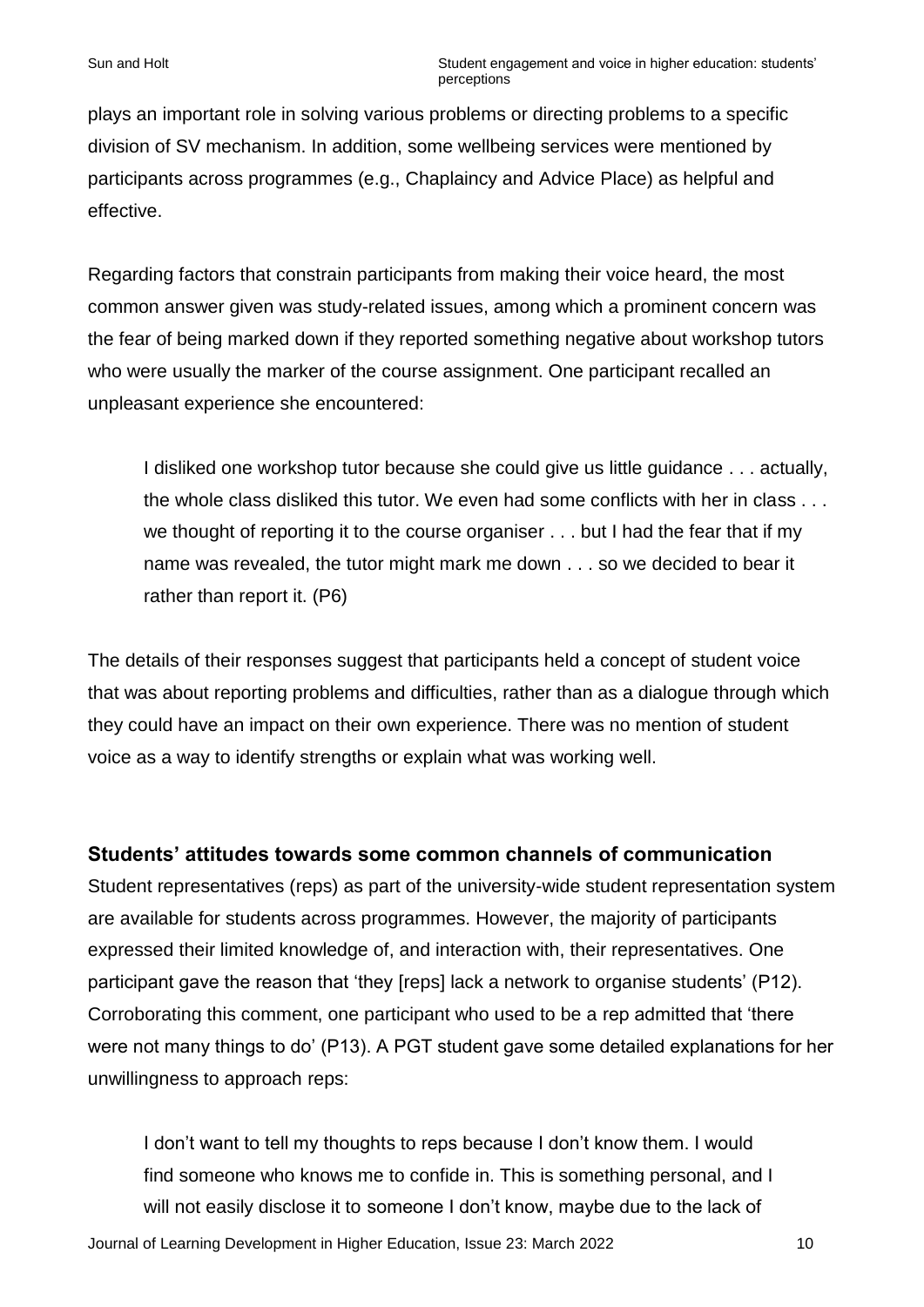trust. (P11)

In contrast, one PhD student said she would reach out to reps for help for the reason that 'they are colleagues and cohort, so it's easier to share with them . . . and they're sort of going through (the problems) as well' (P10).

Attitudes towards email as a means of alerting students to SV opportunities varied dramatically, but one common point was made by most participants: there are too many emails. One student (not one of the participants) responded to the invitation email calling for participants with this comment: 'There are so many surveys. My god. What do they all even mean?' Aligned with this opinion, one PhD student provided detailed feedback:

We just ended with emails all the time. Personal, research, different things we are involved with. It is so easy to get lost, or just you see an email from the university but you don't actually open it or read it at all. . . . it can be quite overwhelming considering the amount of email I get sometimes. (P10)

In contrast with the complaint about the overwhelming amount of email, some participants regarded email as 'the fastest, most effective and time-saving method', and senders could remain anonymous if they wanted to report something sensitive (P2). Among all the emails, Weekly Roundup, the School's main channel for informing students about SV opportunities, seemed to receive least attention. A PhD student said: 'I just don't have the time to really read it closely or engage with it' (P10). A PGT student gave some reasons:

It's even less attractive than a paper newspaper. I won't read it through. . . . I don't think it's relevant to me. I'm just an international student, staying here for one year. How could it have anything to do with me? (P7)

Consistent with the conceptualisation of SV as a way to get problems solved, participants spoke of whom they approached for support. For PGT students, the PT was regarded as the 'first choice' (P8) and 'the most general way' (P11) to gain 'neutral and timely' support (P4), and they thought their PTs may direct the problem to 'other channels of support' (P6).

Journal of Learning Development in Higher Education, Issue 23: March 2022 11 Nonetheless, PTs were not always available because they were 'taking responsibility for a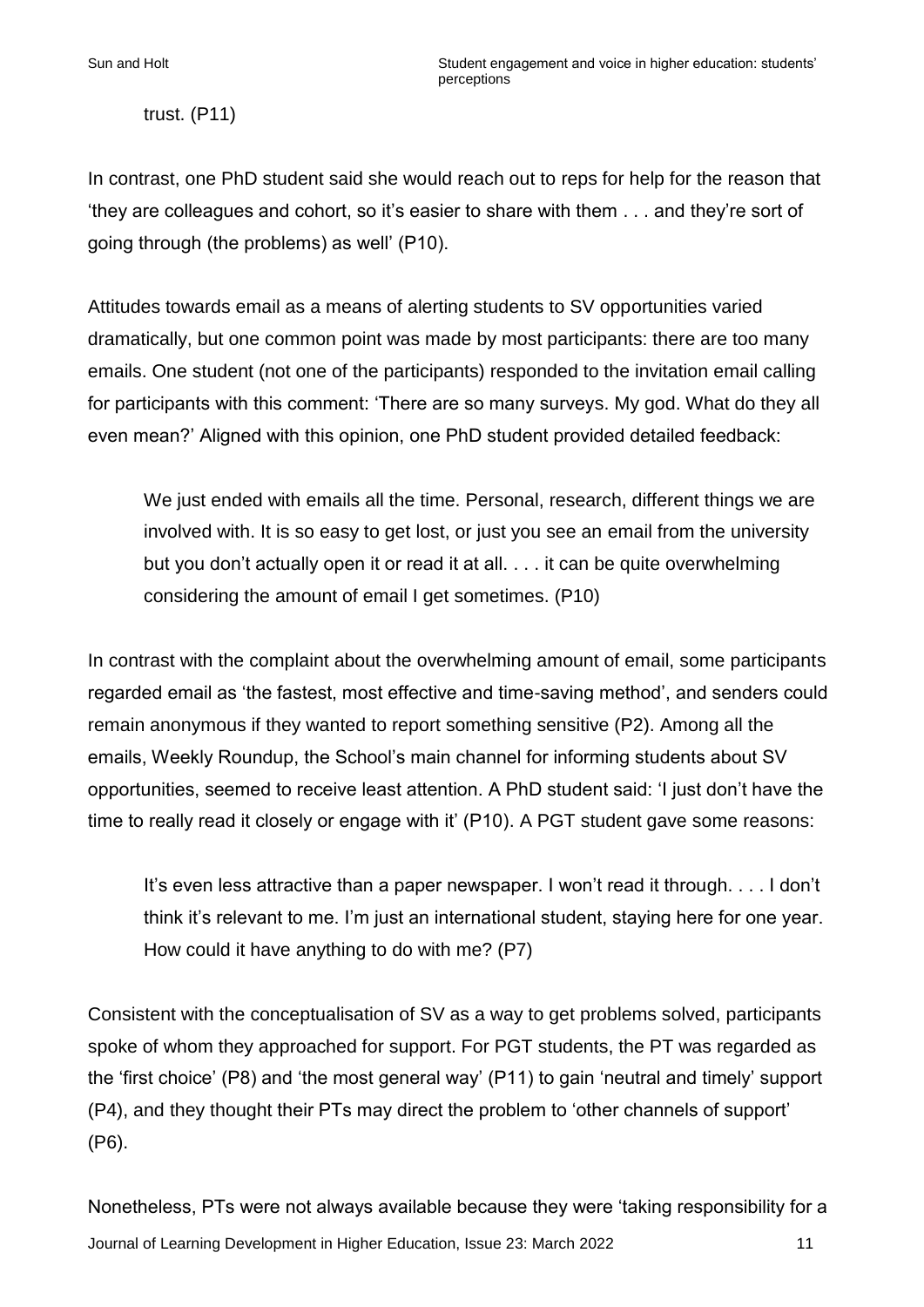lot of other things' (P12), and thus 'unable to reply to emails in time' (P2). Due to their tight schedule, some PTs organised group chats rather than one-to-one sessions, which made tutees 'unwilling to express their inner voice in front of many people' (P11).

#### **Students' suggestions for making student voice better heard and responded to**

Participants' suggestions on how to make student voice better heard and responded to could be categorised into two groups. First, one-to-one format was the most desirable. The channel of response was not as important as the one-to-one form of communication, be it email, Teams, text message, or phone call, as long as the reply was direct and therefore impactful. Second, giving a timely response was regarded as essential. Students would be dissatisfied if they received delayed responses or saw no action taken. Several participants mentioned that publicity of student voice-related services, preferably during induction, was essential and needed further improvement. Several participants made the suggestion that there should be synchronous channels for students to have 'online chats' (P6) or 'live sessions' (P7) to make their voice heard and responded to promptly and more effectively. One gave such details:

I prefer what we're doing right now, one-to-one talk. I think sometimes if we write something, our meaning tends to be less explicit than if we just talk and see each other, with body language, eye contact and facial expression. That will convey or deliver more information. It could better solve the problem. (P12)

Different voices emerged on this topic. One participant expressed her hope for a channel where students could be 'anonymous and feel safe to give any feedback' (P9).

In summary, students' perceptions of SV were generally positive although their understanding of it was relatively limited and partial, which reinforces the necessity of improving the publicity of SV policy and related feedback mechanisms. Although students across programmes showed slightly different preferences for communication channels to express their voice, the suggestions they made for further improvement of this system favoured an interactive and individualised communication platform where students could initiate a student-university dialogue whenever needed.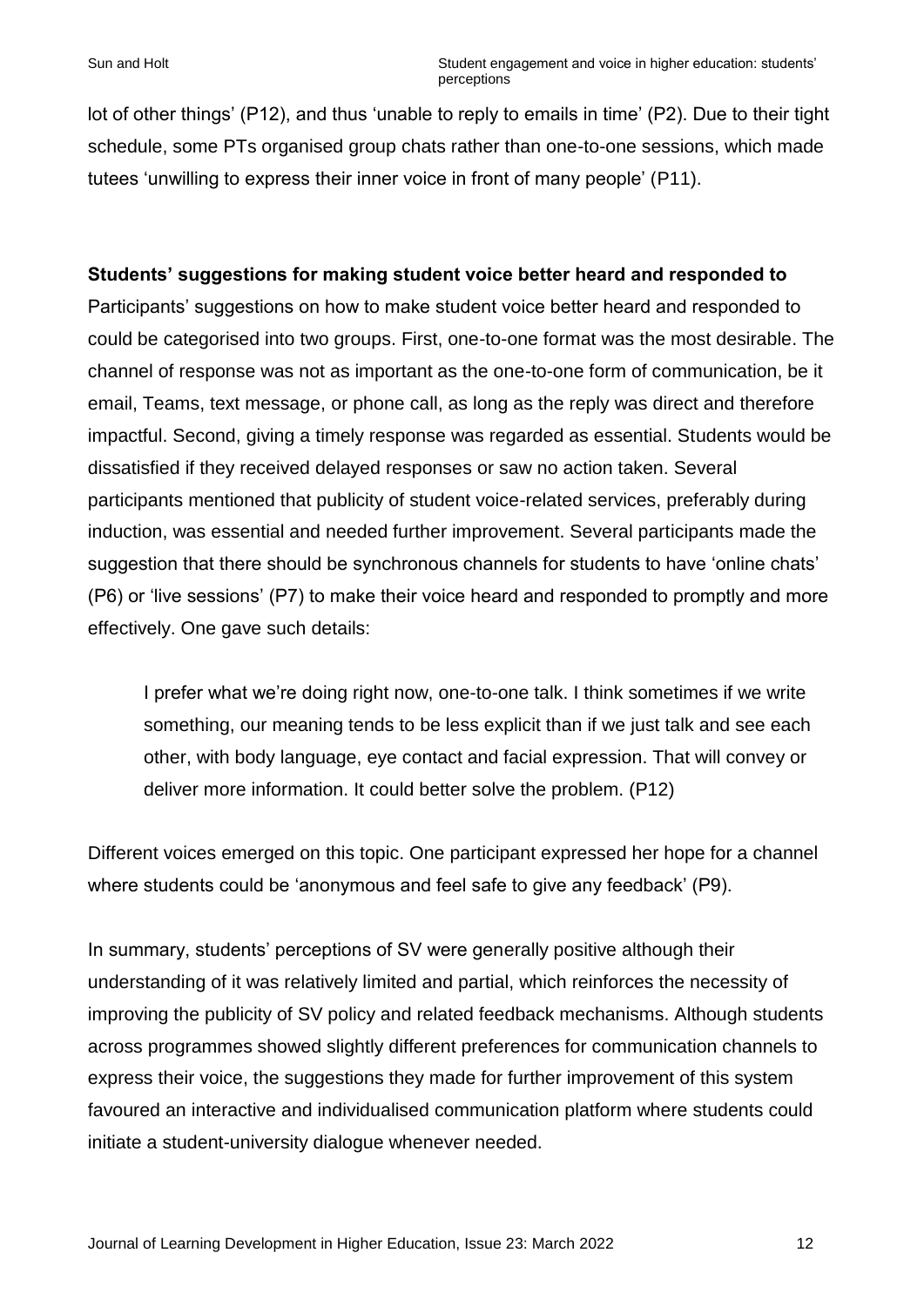# *Discussion*

## **Distribution of information**

Partly related to Hall's (2017) question, 'If the students could define it, what might student voice look like, and why?' (p.181), this study provides some students' interpretations of SV and their speculated rationale for it. Overall, participants regarded SV as a systematic and purposeful mechanism whereby students could report problems, make appeals, and give suggestions. The general understanding demonstrates a certain degree of awareness of governance and citizenship building (Toshalis and Nakkula, 2012; Zepke, 2018). However, the findings reveal that some participants presented narrow or mistaken interpretations of SV. These misconceptions indicate a need to ensure that students are better informed of the aims and functions of SV. This finding corroborates that of another qualitative study which showed that clarification of some institutional arrangements, contextual features, and students' roles and responsibilities was a precondition for constructing an effective university-student dialogue (Isaeva et al., 2020). The present study also shows that there is a particular need to identify and address misconceptions that deter students from expressing their voice, as for those participants who decided to 'bear' their dissatisfaction rather than risk being marked down even though they knew the marking was 'anonymised'. This suggests that SV mechanisms in the School are not yet co-constructed between staff and students. If student voice were an open and genuine dialogue between students and staff (Young and Jerome, 2020), both would have a shared understanding of the purpose, rationale, and methods of SV mechanisms within their institution.

Another important issue was the amount of information distributed to students. The majority of participants reported that too many emails could only overwhelm them and make them 'get lost' (P10). In such cases, they would most probably ignore them. Interlinked with the issue of quantity, the timing of information dissemination is also of great importance. Participants believed that those disseminating information should take student context into consideration when deciding when to do so. This study itself was a victim of poor timing, due to reasons beyond our control such as the difficulty recruiting UG participants for this study evidenced. As revealed by the only UG participant, they had finished the academic year when the invitation email was sent out, which might explain why only two UG students (of 1292 invited) responded, and only one of these actually participated in the study. Okupe and Medland (2019) advocate staff and students coconstructing an evaluative process at the start of each programme. This requires teachers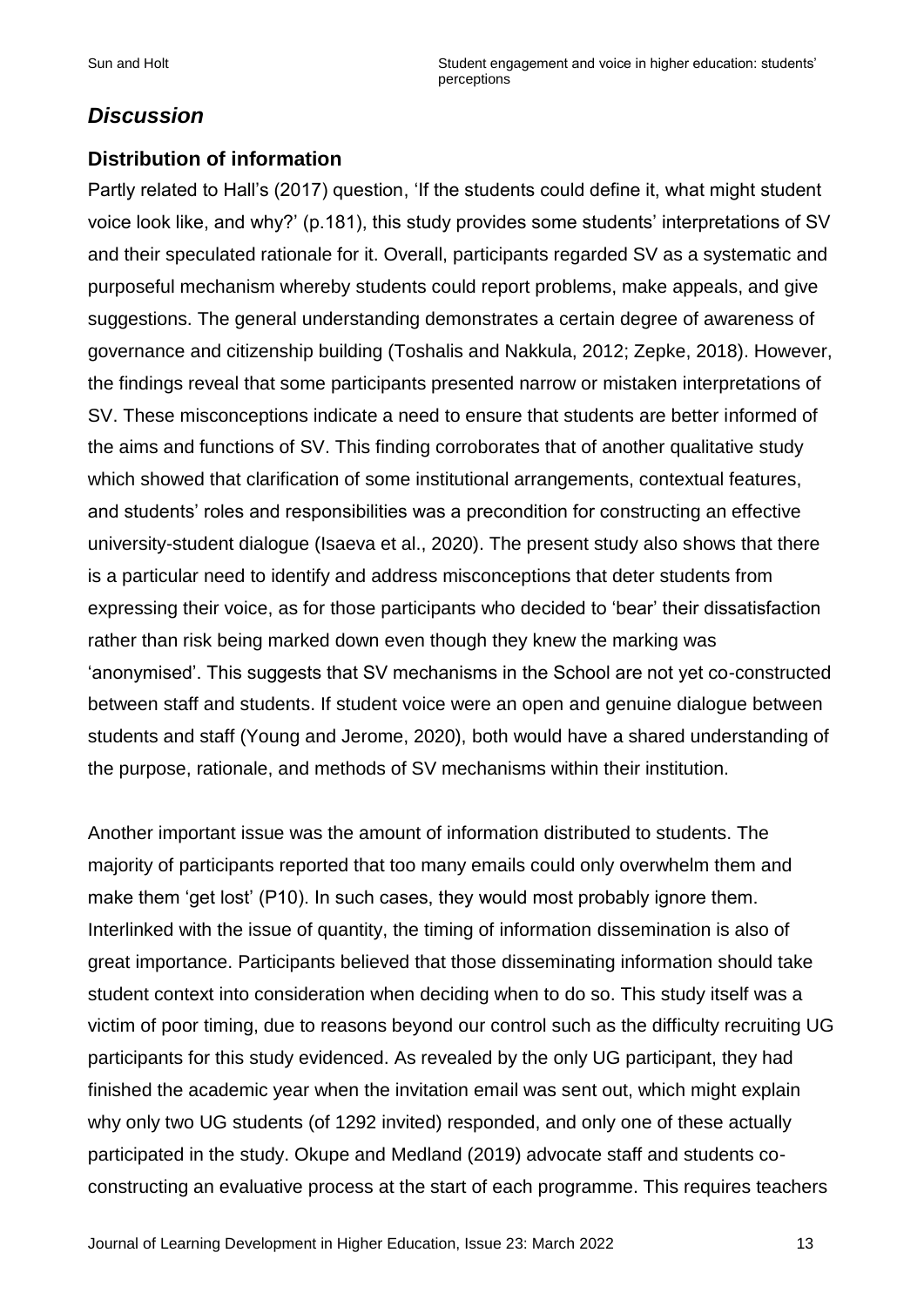and students to be 'self-aware, reflective, and adaptive' (Okupe and Medland, 2019, p.273), and this approach may help address some of the dissatisfaction and misconceptions raised by participants of the current study.

#### **Form of communication**

Although the university has been implementing the Student Voice Policy to engage students and enhance their experience, some initiatives are not taken up or fully appreciated by students. A case in point is the weekly news roundup, collated to reduce the number of emails students receive. Most participants admitted that they rarely read it because there was too much information in it, some of which seemed irrelevant to them. This phenomenon could be explained by the notion that one-way communication has its limitations regarding engaging students and promoting interaction (Isaeva et al., 2020). In other words, bi-directional dialogue (Hall, 2017) or dialogic communication (Pearce and Wood, 2019) is essential for active student engagement and effective university-student partnership. This certainly explains why students did not attend the live student voice sessions held by the School in Welcome Week and throughout the year to provide opportunities for students to express their voice and receive an immediate response. Participants actually suggested the School do this very thing. However, the challenge remains: if students are not reading communications, how does the School let them know about these live opportunities. This finding again foregrounds the importance of constructing a dialogic student voice mechanism.

Journal of Learning Development in Higher Education, Issue 23: March 2022 14 A preference for a diverse range of communication tools is evident among participants in the present study. While most participants complained about the huge amount of email, one participant valued the use of email, choosing to participate in the research by email rather than interview to preserve anonymity. Another example of diverse opinions on communication channels was participants' different attitudes towards student reps. Some, especially PGT students, demonstrated awareness of a student representation system but knew little about their reps, including who they were. This finding mirrors that of another study conducted with nine reps from different universities: 'reps are positioned differently to other students' (Young and Jerome, 2020, p.702). Therefore, to what extent reps can represent student voice is a question worth further discussion. However, for PhD students, reps might be more helpful considering that they mainly turn to supervisors only for academic purposes. These divergent views on channels of communication indicate that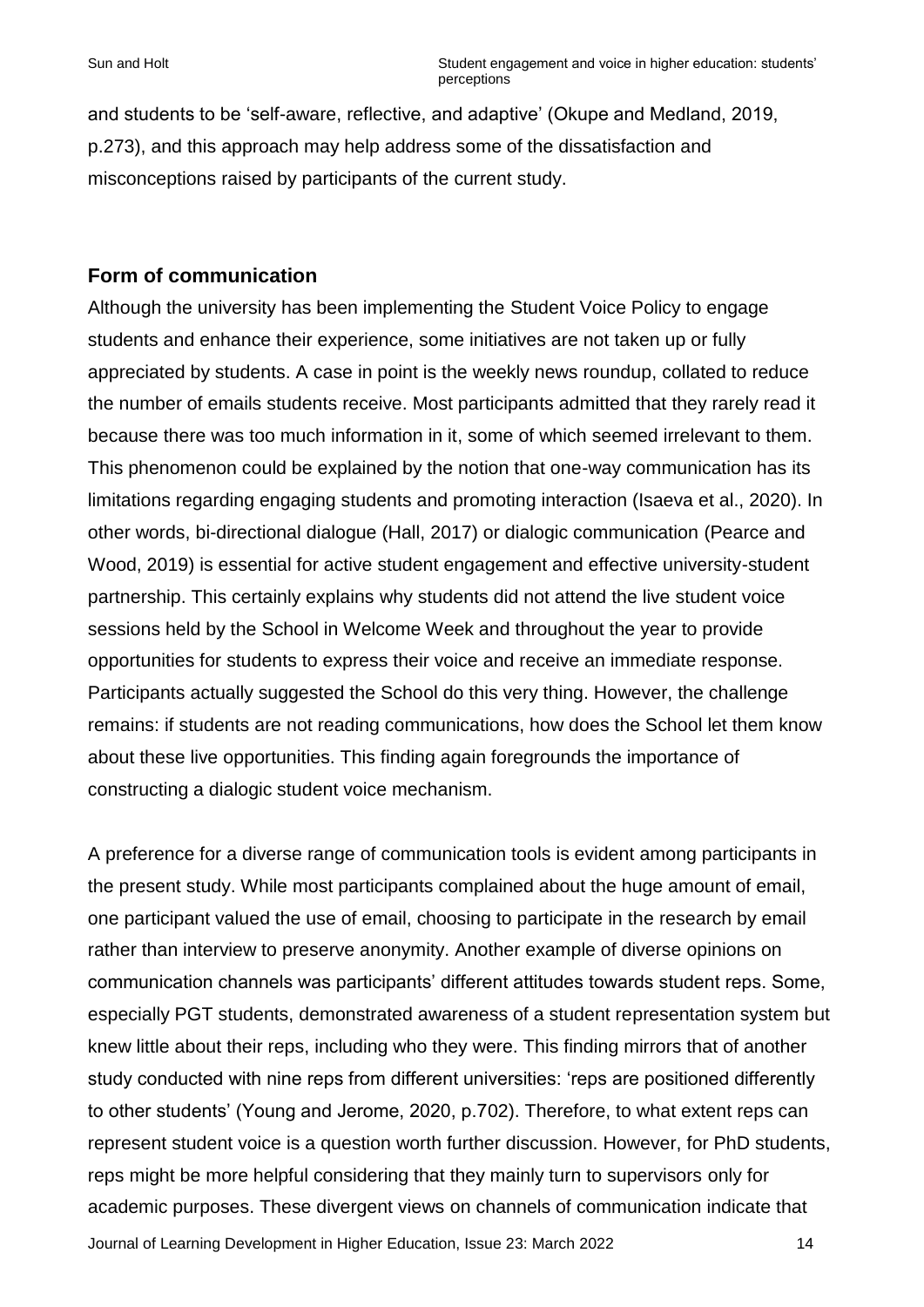using 'various ways to communicate different types of information' is a workable solution (Isaeva et al., 2020, p.93).

One of the concerns raised about Student Voice is that mechanisms to collect this, particularly questionnaires, risk producing 'a monolithic, coherent and homogenous student voice, resulting in a misguided conceptualisation of the students' experience' (Okupe and Medland, 2019, p.262). Thus it is essential that the diversity of student needs and perspectives is taken into consideration when devising student voice mechanisms. Students need multiple ways for them to share their voices, so that the mechanism does not exclude or marginalise any voices and so that the needs and feedback of particular groups such as mature students, ethnic minorities, or students with additional support needs can be identified and responded to (Young and Jerome, 2020). Similarly, as our findings reveal, it is ineffective to have such diversity of SV channels, if students do not know about them. Thus, universities also need to find a range of ways to communicate with students about the student voice mechanisms. One way to increase engagement and raise student awareness of these, is to have systematic, regular and timely reports back to students on the key themes, actions and responses arising from their feedback (Li and De Luca, 2014; Shah, Cheng and Fitzgerald, 2017).

#### **Strengths and limitations of the study**

Limitations of the current study include the disproportionate number of participants across programme levels. Due in part to random sampling, UG students are under-represented compared to postgraduates, and therefore the voice of this group of students is minimal, but provides an impetus for future research. It is also worth mentioning that a large proportion of the participants were international students, which was roughly proportional to the actual percentage of international students in the PGT and PhD programmes. We were not looking for international students' perceptions in particular when designing the study. The unexpected results in a sense add to very limited literature on the topic of international students and SV. We make no claims to the representativeness of the participants, but instead aim for the study to open the conversation so more research can be done to verify whether similar sentiments are experienced across the sector.

Journal of Learning Development in Higher Education, Issue 23: March 2022 15 Although arising from a staff student partnership, this project has not explored staff perspectives which, if SV is seen as a partnership and dialogic process, are essential to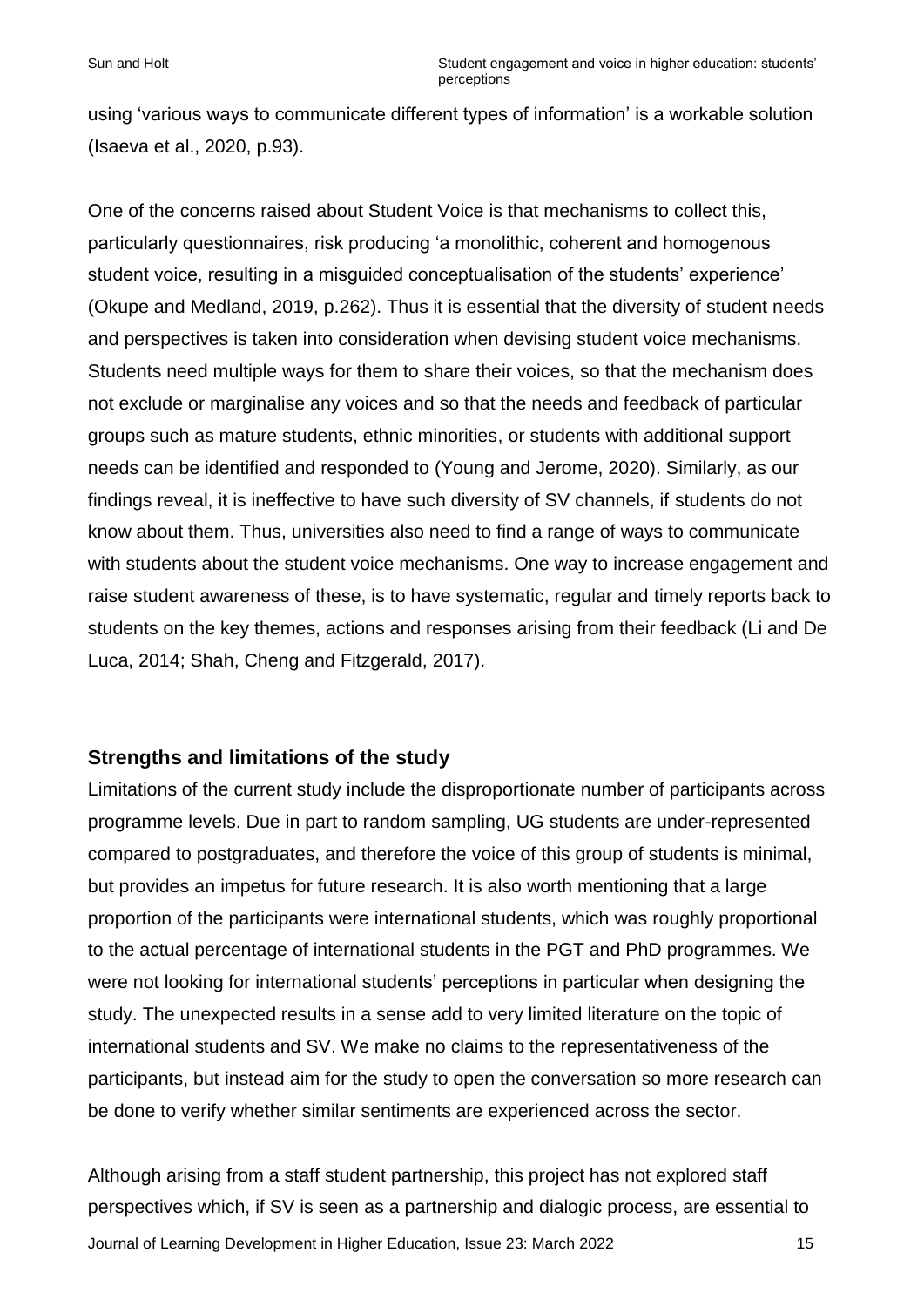the creation of a sustainable, meaningful, and inclusive SV process in which both staff and students are engaged. Whilst this is a small-scale study from mostly PG students in a faculty of one UK University, we believe that its findings might be utilised to inform relevant policy making across institutions.

## *Conclusion*

The impact of this study lies in the revelation of students' perspectives regarding the interpretation of Student Voice, how they want their voice to be heard, and what they expect from the institution to improve SV mechanisms. The findings indicate that participants held a generally positive orientation towards SV, recognising the institution's good intention and efforts to collect students' opinions, expectations, and problems. However, some participants demonstrated a narrow or erroneous understanding of SV, which illustrates the importance of effective, accessible information distribution, including the explanation of SV and its related mechanisms (Isaeva et al., 2020). Exemplifying the diversity of student voices and underlining the need to capture this diversity, participants gave some common responses in some areas, but differed in others. One shared opinion was the complaint about too many emails, among which, ironically, was the weekly news roundup intended to reduce emails to students and ignored by most participants. This common feedback again highlights the significance of appropriate quantity and means of information distribution. Specifically, an overabundance of information may overwhelm students, and one-way communication may not engage students as intended. Conversely, dialogic and live communication was suggested by participants as more effective and efficient. These areas require organisational attention for managerial improvement. Moreover, varied attitudes towards student reps and personal tutors indicate that the availability of multiple and complementary communication channels is essential to meet differing student preferences in communication styles and orientations (Isaeva et al., 2020).

One of the main implications of this study is that institutions could enhance SV mechanisms through establishing multiple communication paths to offer an interactive and dialogic channel between students and the institution, without excluding or marginalising any voices. Individuality in SV practice, research, and analysis should be highlighted to avoid interpretation of student silence as passivity or unwillingness to engage. The findings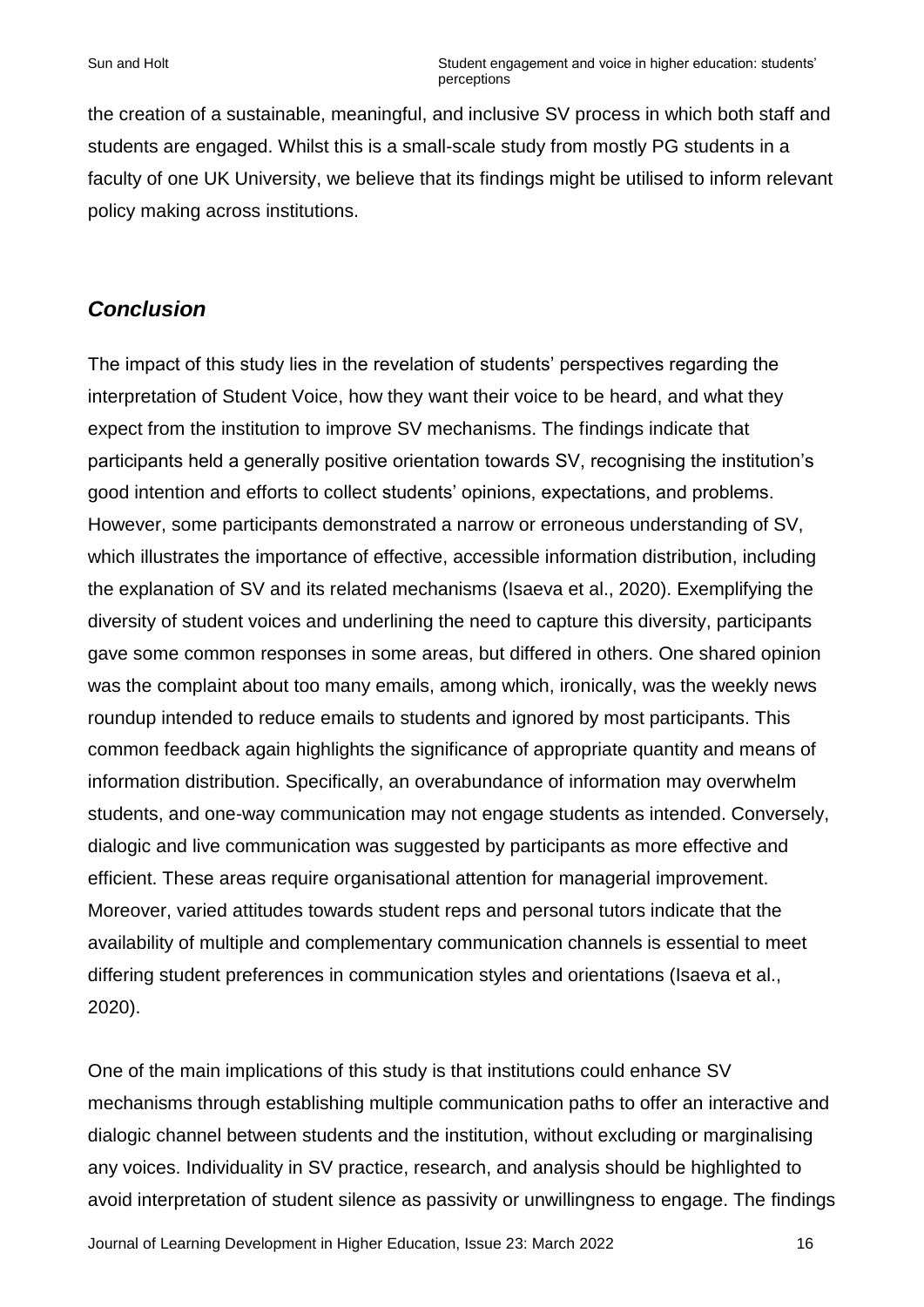of this study will reinforce to policy makers and staff seeking to engage with student voice that timing, and avoiding information overload, can considerably influence student engagement which in turn determines students' willingness and ability to make their voice heard.

# *References*

- Barbour, R. S. (2006) *Introducing qualitative research a student guide to the craft of doing qualitative research*. London: Sage.
- Bols, A. (2012) 'Student views on assessment', in Clouder, L. (ed.) *Improving student engagement and development through assessment: theory and practice in higher education*. New York: Routledge, pp.4-18.
- Bragg, S. (2007) '"Student voice" and governmentality: the production of enterprising subjects?', *Discourse: Studies in the Cultural Politics of Education,* 28(3), pp.343- 358. [http://doi.org/10.1080/01596300701458905.](http://doi.org/10.1080/01596300701458905)
- Braun, V. and Clarke, V. (2006) 'Using thematic analysis in psychology', *Qualitative Research in Psychology,* 3(2), pp.77-101. [http://doi.org/10.1191/1478088706qp063oa.](http://doi.org/10.1191/1478088706qp063oa)
- Canning, J. (2017) 'Conceptualising student voice in UK higher education: four theoretical lenses', *Teaching in Higher Education,* 22(5), pp.519-531. [http://doi.org/10.1080/13562517.2016.1273207.](http://doi.org/10.1080/13562517.2016.1273207)

Cuthbert, R. (2010) 'Students as customers?', *Higher Education Review,* 42(3), pp.3-25.

- Elassy, N. (2013) 'A model of student involvement in the quality assurance system at institutional level', *Quality Assurance in Education,* 21(2), pp.162-198. [http://doi.org/10.1108/09684881311310692.](http://doi.org/10.1108/09684881311310692)
- Fielding, M. (2004a) '"New wave" student voice and the renewal of civic society', *London Review of Education*, 2(3), pp.197-217.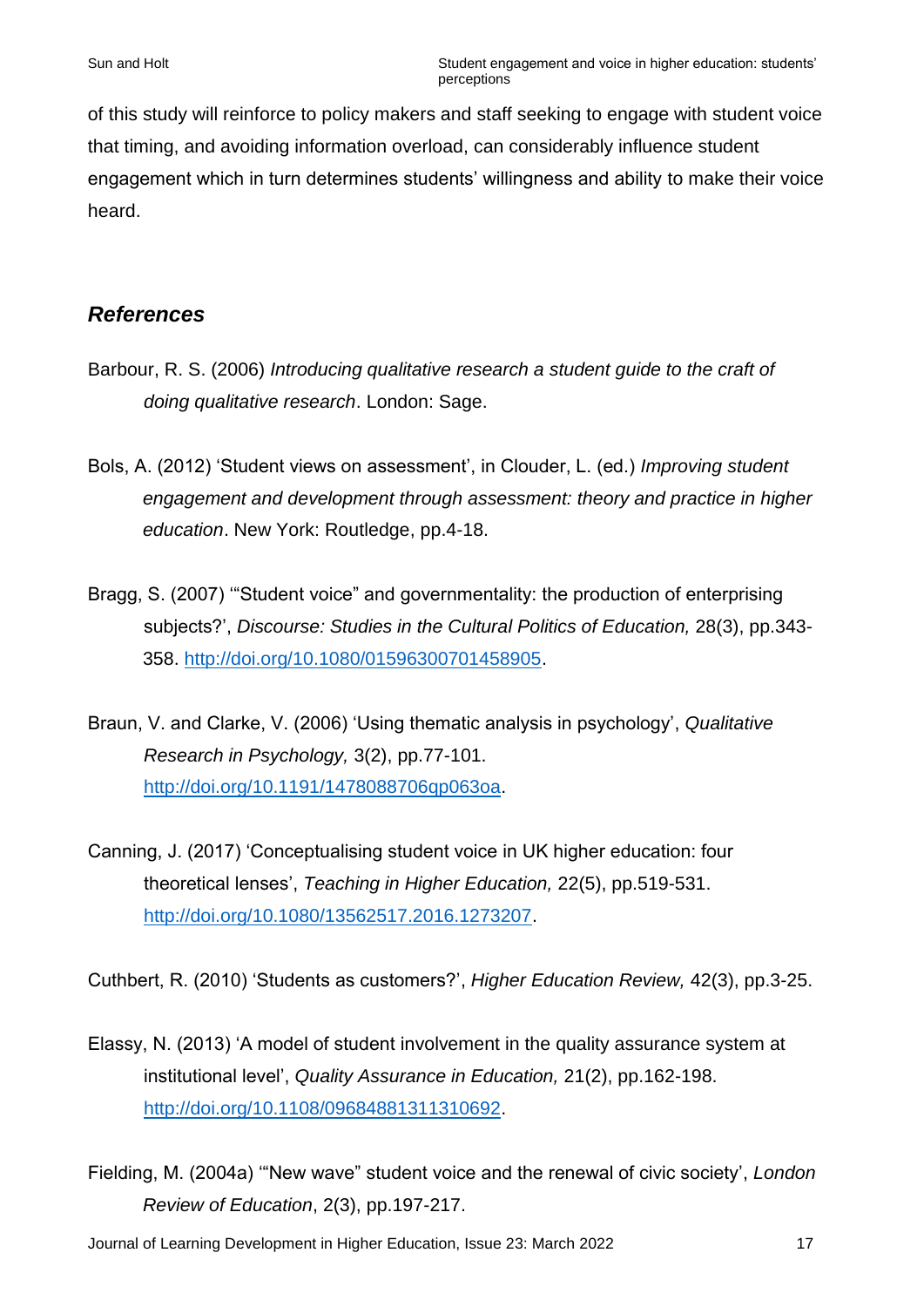[https://doi.org/10.1080/1474846042000302834.](https://doi.org/10.1080/1474846042000302834)

- Fielding, M. (2004b) 'Transformative approaches to student voice: theoretical underpinnings, recalcitrant realities', *British Educational Research Journal*, 30(2), pp.295-311. [http://doi.org/10.1080/0141192042000195236.](http://doi.org/10.1080/0141192042000195236)
- Gourlay, L. (2017) 'Student engagement, "learnification" and the sociomaterial: critical perspectives on higher education policy', *Higher Education* Policy, 30(1), pp.23-34. [http://doi.org/10.1057/s41307-016-0037-1.](http://doi.org/10.1057/s41307-016-0037-1)
- Green, W. (2019) 'Engaging students in international education: rethinking student engagement in a globalized world', *Journal of Studies in International Education,* 23(1), pp.3-9. [http://doi.org/10.1177/1028315318814197.](http://doi.org/10.1177/1028315318814197)
- Hall, V. (2017) 'A tale of two narratives: student voice—what lies before us?', *Oxford Review of Education,* 43(2), pp.180-193. [http://doi.org/10.1080/03054985.2016.1264379.](http://doi.org/10.1080/03054985.2016.1264379)
- Holt, D. (2019) *Primary school teacher's responsibility to promote positive mental health*. Unpublished PhD thesis. University of Edinburgh. Available at: <https://era.ed.ac.uk/handle/1842/35639> (Accessed: 6 February 2022).
- Isaeva, R., Eisenschmidt, E., Vanari, K., and Kumpas-Lenk, K. (2020) 'Students' views on dialogue: improving student engagement in the quality assurance process', *Quality in Higher Education*, 26(1), pp.80-97. [http://doi.org/10.1080/13538322.2020.1729307.](http://doi.org/10.1080/13538322.2020.1729307)
- Jones, S. (2004) 'Depth interviewing', in Seale, C. (ed.) *Social research methods: a reader*. London: Routledge, pp.257-260.
- Kahu, E. (2013) 'Framing student engagement in higher education', *Studies in Higher Education,* 38(5), pp.758–773. [http://doi.org/10.1080/03075079.2011.598505.](http://doi.org/10.1080/03075079.2011.598505)
- Kahu, E. R. and Nelson, K. (2018) 'Student engagement in the educational interface: understanding the mechanisms of student success', *Higher education research &*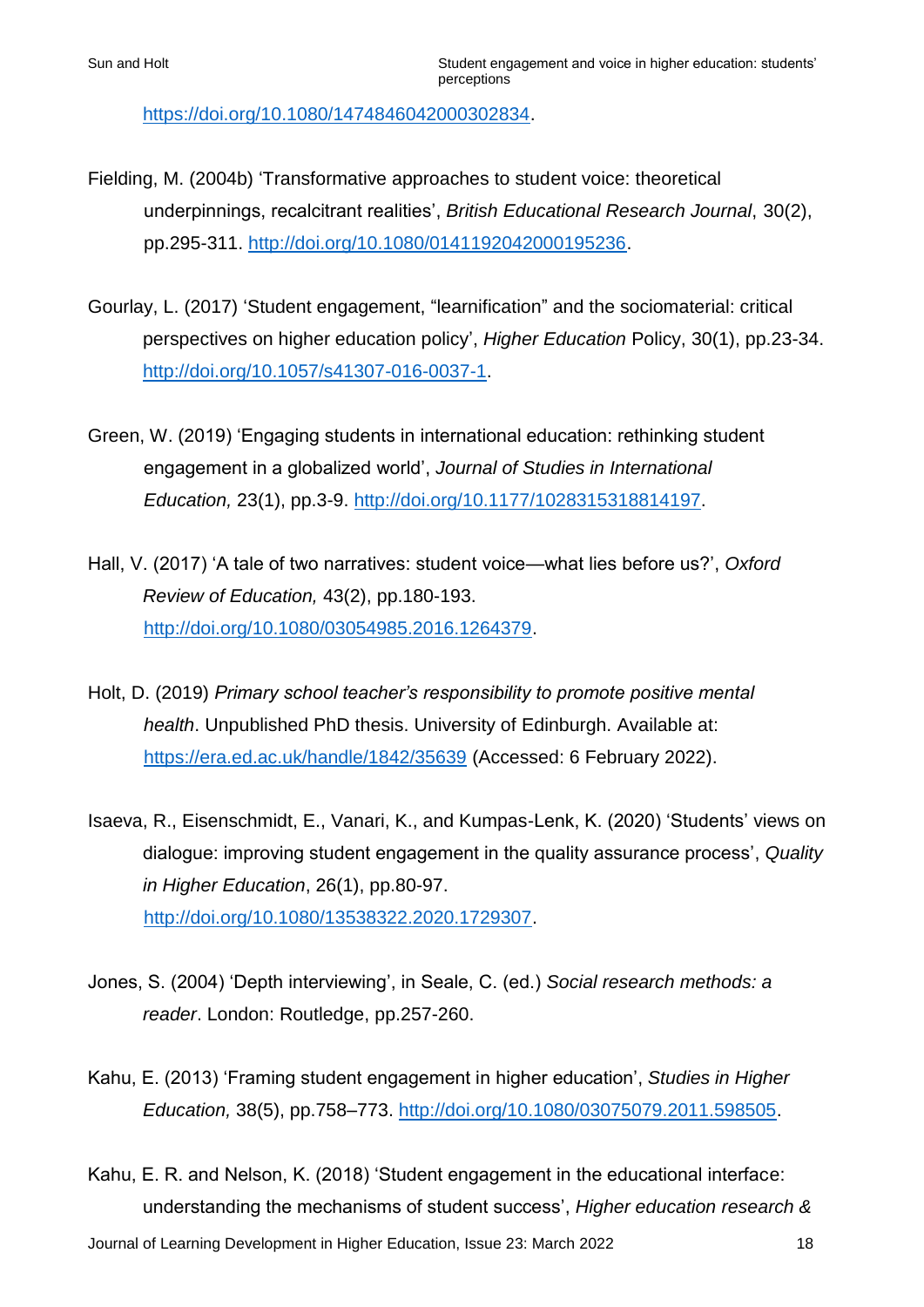*development*, 37(1), pp.58-71. [http://doi.org/10.1080/07294360.2017.1344197.](http://doi.org/10.1080/07294360.2017.1344197)

- Krause, K. L. and Coates, H. (2008) 'Students' engagement in first-year university', *Assessment & Evaluation in Higher Education,* 33(5), pp.493-505. [http://doi.org/10.1080/02602930701698892.](http://doi.org/10.1080/02602930701698892)
- Kuh, G. D. (2009) 'The national survey of student engagement: conceptual and empirical foundations', *New Directions for Institutional Research*, (141), pp.5-20. [http://doi.org/10.1002/ir.283.](http://doi.org/10.1002/ir.283)
- Lawson, M. and Lawson, H. (2013) 'New conceptual frameworks for student engagement research, policy and practice', *Review of Educational Research,*  83(3), pp.432-479. [http://doi.org/10.3102/0034654313480891.](http://doi.org/10.3102/0034654313480891)
- Li, J. and De Luca, R. (2014) 'Review of assessment feedback', *Studies in Higher Education*, 39(2), pp.378-393. https://doi.org/10.1080/03075079.2012.709494.
- Lundy, L. (2007) '"Voice" is not enough: conceptualising Article 12 of the United Nations Convention on the Rights of the Child', *British Educational Research Journal,* 33(6), pp.927-942. [http://doi.org/10.1080/01411920701657033.](http://doi.org/10.1080/01411920701657033)
- Macfarlane, B. and Tomlinson, M. (2017) 'Critiques of student engagement', *Higher Education Policy,* 30(1), pp.5-21. [http://doi.org/10.1057/s41307-016-0027-3.](http://doi.org/10.1057/s41307-016-0027-3)
- Malseed, J. (2004) 'Straw men: a note on Ann Oakley's treatment of textbook prescriptions for interviewing', in Seale, C. (ed.) *Social research methods: a reader*. London: Routledge, pp.267-268.
- Okupe, A. and Medland, E. (2019) 'Pluralising "student voices": evaluating teaching practice', in Lygo-Baker, S., Kinchin, I., and Winstone, N. (eds.), *Engaging student voices in higher education*. Cham: Springer International Publishing AG, pp.261- 277.
- Pearce, T. C. and Wood, B. E. (2019) 'Education for transformation: an evaluative framework to guide student voice work in schools', *Critical Studies in*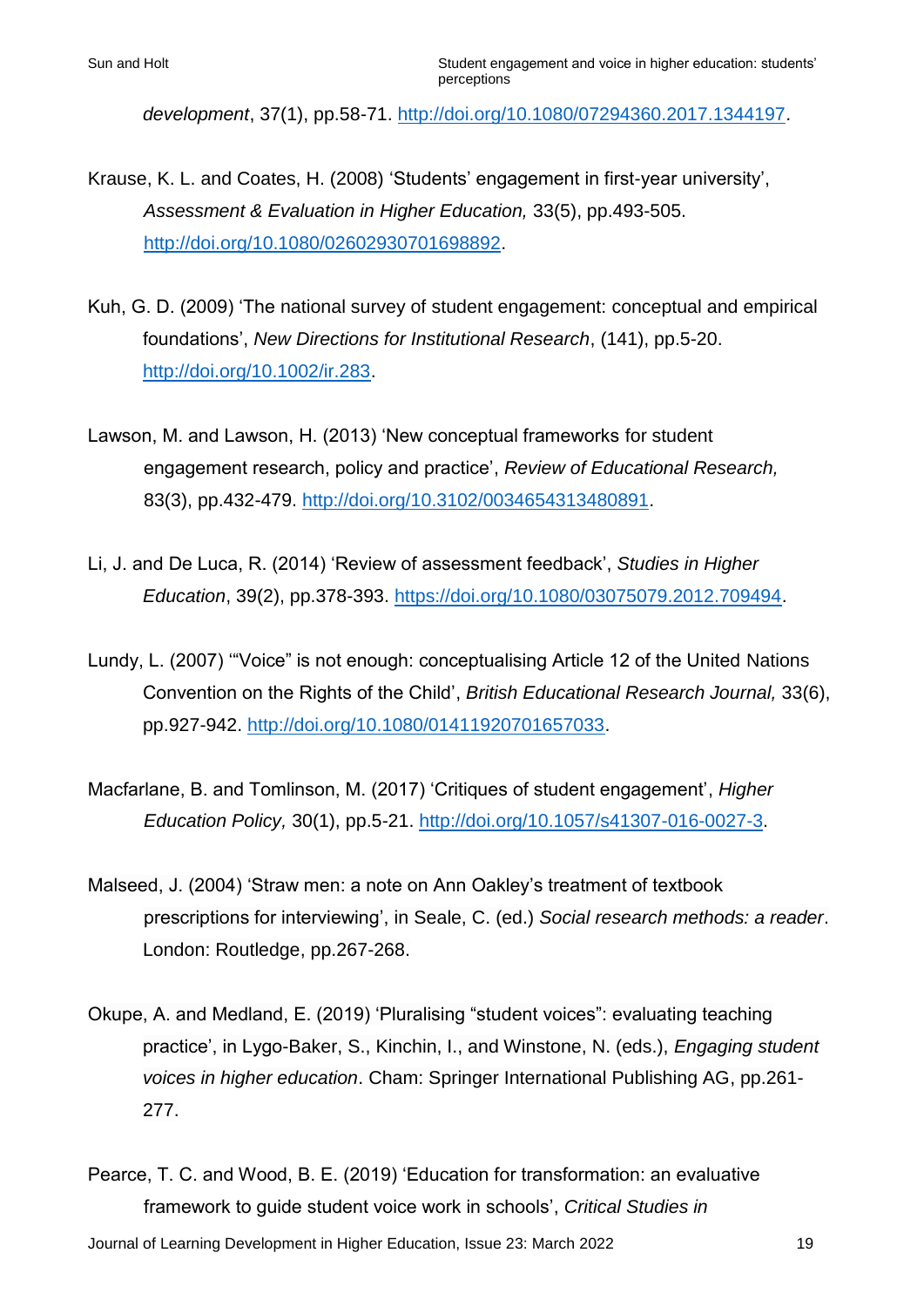*Education,* 60(1), pp.113-130. [http://doi.org/10.1080/17508487.2016.1219959.](http://doi.org/10.1080/17508487.2016.1219959)

- Shah, M., Cheng, M., and Fitzgerald, R. (2017) 'Closing the loop on student feedback: the case of Australian and Scottish universities', *High Education*, 74(1), pp.115-129. [http://doi.org/10.1007/s10734-016-0032-x.](http://doi.org/10.1007/s10734-016-0032-x)
- Toshalis, E. and Nakkula, M. (2012) *Motivation, engagement and student voice*. Jobs for the Future. Available at: [https://www.howyouthlearn.org/pdf/Motivation%20Engagement%20Student%20V](https://www.howyouthlearn.org/pdf/Motivation%20Engagement%20Student)oi ce\_0.pdf (Accessed: 13 October 2021).
- Trowler, V. (2010) 'Student engagement literature review', *The Higher Education Academy,* 11(1), pp.1-15.
- Wisby, E. (2011) 'Student voice and new models of teacher professionalism', in Czerniawski, G. and Kidd, W. (eds.) *The student voice handbook: bridging the academic/practitioner divide*. Bingley: Emerald Publishing Limited, pp.31-44.
- Wolf-Wendel, L., Ward, K., and Kinzie, J. (2009) 'A tangled web of terms: the overlap and unique contribution of involvement, engagement and integration to understanding college student success', *Journal of College Student Development,* 50(4), pp.407-428. [http://doi.org/10.1353/csd.0.0077.](http://doi.org/10.1353/csd.0.0077)
- Xerri, M. J., Radford, K., and Shacklock, K. (2018) 'Student engagement in academic activities: a social support perspective', *Higher Education,* 75(4), pp.589-605. [http://doi.org/10.1007/s10734-017-0162-9.](http://doi.org/10.1007/s10734-017-0162-9)
- Young, H. and Jerome, L. (2020) 'Student voice in higher education: opening the loop', *British Educational Research Journal,* 46(3), pp.688-705. [http://doi.org/10.1002/berj.3603.](http://doi.org/10.1002/berj.3603)

Zepke, N. (2015) 'What future for student engagement in neo-liberal times?', *Higher Education,* 69(4), pp.693-704. [http://doi.org/10.1007/s10734-014-9797-y.](http://doi.org/10.1007/s10734-014-9797-y)

Journal of Learning Development in Higher Education, Issue 23: March 2022 20 Zepke, N. (2018) 'Student engagement in neo-liberal times: what is missing?', *Higher*